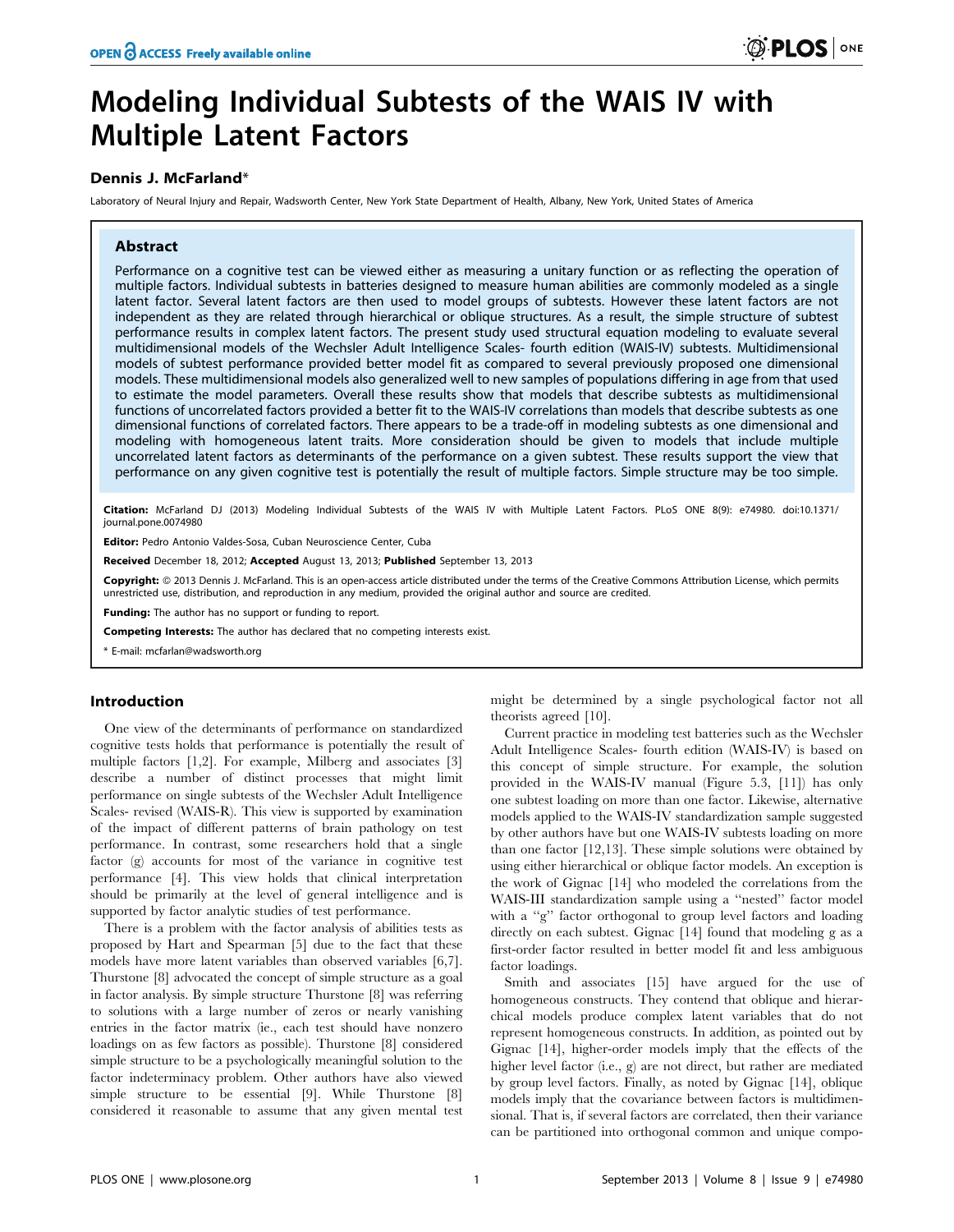nents (i.e., the common component of the pair and the two unique components). In the case of a hierarchical model this common component is the same for all factor pairs. In the case of oblique models this common component differs for each pair. Thus, the covariance of an oblique model with n factors can be partitioned into an orthogonal model with  $n!/(2*(n-2)!)$  factors (eg., the model of Ward and associates [13], with five oblique factors, is equivalent to a model with 15 orthogonal factors).

Although hierarchical models imply that subtest performance is one dimensional, with higher order effects mediated by lower order processes, models of cognitive architecture often postulate multiple processes that determining observed behavior. For example, Franzen [16] suggests that Neuropsychological test performance is determined by factors related to the stimulus, processing and the response. Shiffrin and Schneider [17] state that ''automatic and controlled processes are used in combination in all tasks''. Barrett and Kurzban [18] have argued that mental processes ''consist of multiple specialized systems, rather than a single general purpose one.'' Anderson and associates [19], have postulated four cognitive processes operating during solution of simple arithmetic problems to account for activations occurring in multiple brain areas. Studies of event-related potentials have been interpreted as reflecting the operation of multiple cognitive subsystems [20]. As noted earlier, Milberg and associates [3] describe a number of distinct processes that might limit performance on single subtests of the WAIS-R. As these examples illustrate, it is common practice to hypothesize multiple determinants of performance of single tasks. While it is possible that a single factor produces individual differences in these multiple cognitive processes, it is also possible that each cognitive process is subject to independent variation across individuals.

The present study evaluated the hypothesis that performance on any mental test necessarily involves multiple cognitive processes [21]. If this is so, then it would be expected that structural models that allow for multiple factor loadings on each of the WAIS-IV subtests should provide a better fit than those with simple structure. In order to test this hypothesis models with loadings of all subtests on all factors were evaluated. These multidimensional models were compared to several models previously proposed to account for the correlations between the WAIS-IV subtests. Because these multidimensional models have a large number of free parameters particular emphasis was placed on generalizing the parameter estimates to new data.

## Methods

#### **Participants**

This study used the data reported for the standardization sample of the WAIS-IV [11]. Three samples were constructed consisting of data for individuals between 20 and 54 years of age (Tables A.3 through A.7,  $n = 1000$ ), individuals between 16 and 19 years of age (Tables A.1 and A.2,  $n = 400$ ), and individuals between 55 and 69 years of age (Tables A.8 and A.9,  $n = 400$ ). The publisher states that the sample was stratified to match the United States population based on the demographic variables of age, sex, education level, race/ethnicity, and geographic region.

#### Analyses

Three models of WAIS-IV structure obtained from the literature were compared with several models that had multiple orthogonal factor loadings for each subtest. The 20–54 year-old sample from the WAIS-IV standardization data was used for parameter estimation and two additional samples were used for

cross-validation with parameter values fixed to the estimates obtained from the 20–54 year-old sample.

Correlations matrices included all 15 subtests of the WAIS-IV. For each sample, tabled values were combined by first applying Fisher's z transform, then averaging all of these values for each pair of subtests in a sample, and then taking the inverse transform to produce average r values. All correlations were positive and all tabled values were based on the same number of participants (i.e., 200) so that these factors were not considered in averaging r values.

All analyses were done with the SAS CALIS procedure [22] using default settings. All latent factors were set equal to 1 (except for those defined by a hierarchical structure) as recommended by Anderson and Gerbing [23]. Comparison models included the model presented in Figure 5.2 of the WAIS manual [11] (subsequently referred to in Tables as Wechsler 2008), the model presented in Figure 3 of Benson and associates [12] (Benson 2010) and the model presented in Figure 4 of Ward and associates [13] (Ward 2011). These are the models with the best fit statistics reported by each author for the 15 subtests of the WAIS-IV. The models of Wechsler [11] and Benson and associates [12] are hierarchical models while that of Ward and associates [13] is an oblique model. The Wechsler [11] model has four first-order factors (ie., verbal comprehension, perceptual reasoning, working memory and processing speed) and a second-order  $g$  factor. Both Benson et al. (2010) and Ward et al. (2011) describe their models as versions of the Cattell-Horn-Carroll (CHC) model with five first-order factors (ie., crystallized ability, visual processing, fluid reasoning, short-term or working memory and processing speed). The Benson and associates [12] model has a second order g factor while the Ward and associates [13] model estimates a correlation between each pair of these factors. Additional models were evaluated with 1, 2, 3, 4, 5 and 6 orthogonal factors (4,5, and 6 independent) that had loadings for every factor on each scale. Three final models were evaluated. These were a modification of the Benson and associates [12] model that represented the general factor as a ''nested'' factor [14] uncorrelated with the other factors (ie., all factors are first-order)(Nested CHC), a model starting with this nested model with added modifications suggested by the CALIS diagnostic indices (Modified CHC), and a model starting with the 6 orthogonal factors that was modified according to these diagnostic indices (Modified 6 indep).

Modifications of the two models as suggested by the CALIS diagnostic indexes (i.e., Modified CHC and Modified 6 indep) were done in steps with a single weight changed and the results subsequently evaluated prior to the next modification. Each step consisted of adding the single factor loading suggested by the Lagrange multiplier ranked largest, provided that this was projected to result in a significant change in the chi-squared  $(X^2)$ statistic ( $p<0.05$ ). If no addition was indicated by the Lagrange multiplier then the smallest change in the  $X^2$  statistic projected by the Wald test was eliminated, provided that this did not result in a significant change in the  $X^2$  statistic. This process continued if the actual changes in the  $X^2$  statistic and the diagnostic criteria met these same criteria.

Fit indices included chi-squared  $(X^2)$ , the goodness of fit index (GFI), the adjusted goodness-of fit index (AGFI), the standardized root-mean-square error (RMSEA), the Akaike information criterion (AIC) and Bentler's comparative fit index (CFI). These indices were selected so as to provide a comparison with prior studies. These indices differ in how they deal with the trade-off between model accuracy and complexity. The fact that there has been a proliferation of such indexes attests to the difficulty of equating accuracy and complexity. This problem of model evaluation is also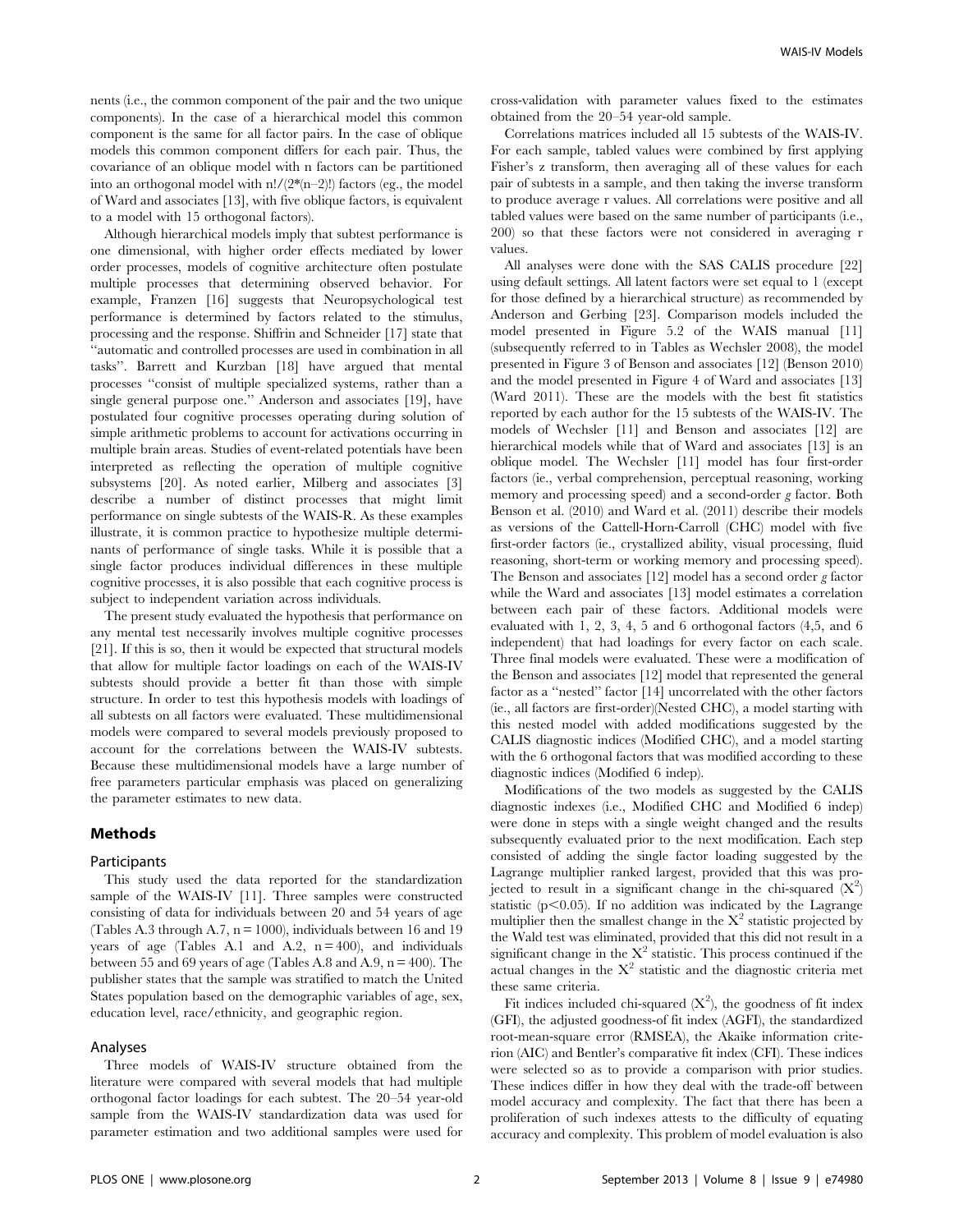dealt with by the use of cross-validation [24]. Cross validation in the present study used the loadings for each factor on each subtest as estimated from the 20–54 year old correlations. These were applied separately to the correlation matrices from the 16–19 year old and 55–69 year old participants. Only the scale-specific effects (error) were estimated in the evaluation of models with crossvalidation, as is also the case with the NULL model, which was also included.

#### Results

A summary of fit indices for the various models applied to the 20–54 year old sample is shown in Table 1. The model presented in the WAIS manual [11] provides a reasonable fit but both that of Benson and associates [12] and Ward and associates [13] show improvements on all indices. The residual variance associated with the fluid factor of the Benson and associates [12] model initially produced a negative value so it was constrained to be greater than zero. These three models will be referred to as the comparison models. All indices improved as more factors were included in the multiple orthogonal factor models. The four orthogonal factors model fit this correlation matrix better than the three comparison models for the GFI, Akaike and CFI indices. The five orthogonal factor model fit better than the comparison models on all indices except the AGFI. With the addition of the sixth factor the parallel model outperformed the comparison models on all indices.

The nested model that modified the general factor in the Benson and associates [12] model to be an orthogonal factor (nested CHC model) had improved fit compared to the original model for all indices. However the Ward and associates [13] model outperformed the nested CHC model on all indices. The modified models (i.e., models produced with the CALIS modification indices) provided a better fit than the comparison models on all indices and outperformed all other models except for the six orthogonal factor model on the  $X^2$  and GFI indices, which do not adjust for model complexity. The modified six orthogonal factor model was the only model with a  $X^2$  that did not differ significantly from chance  $(p<0.2665)$ .

A summary of the generalization of the factor loadings fitted with the 20–54 year old sample to the data from 16 to 19 year old participants is shown in Table 2. Because all models had the same number of degrees of freedom (i.e., only the subtest specific

Table 1. Model Fit for the WAIS Standardization Data for Ages 20–54.

| Model               | df  | $x^2$   | GFI    | AGFI   | <b>CFI</b>    | <b>RMSEA</b> | Akaike's |
|---------------------|-----|---------|--------|--------|---------------|--------------|----------|
| Null model          | 105 | 8697.69 | 0.2530 |        | 0.1463 0.0000 | 0.2862       | 8487.69  |
| Wechsler 2008       | 80  | 398.39  | 0.9469 | 0.9203 | 0.9629        | 0.0631       | 238.39   |
| Benson 2010         | 80  | 331.65  | 0.9567 |        | 0.9350 0.9707 | 0.0561       | 171.65   |
| <b>Ward 2011</b>    | 78  | 263.11  | 0.9664 | 0.9483 | 0.9785        | 0.0487       | 107.11   |
| 4 independent       | 45  | 167.26  | 0.9775 | 0.9401 | 0.9858        | 0.0521       | 77.26    |
| 5 independent       | 30  | 95.48   | 0.9871 | 0.9483 | 0.9924        | 0.0467       | 35.48    |
| 6 independent       | 15  | 41.55   | 0.9945 |        | 0.9559 0.9969 | 0.0421       | 11.55    |
| Nested CHC          | 74  | 298.59  | 0.9610 |        | 0.9368 0.9739 | 0.0551       | 150.59   |
| Modified CHC        | 62  | 91.44   | 0.9881 | 0.9770 | 0.9966        | 0.0218       | $-32.56$ |
| Modified 6<br>indep | 47  | 52.59   | 0.9931 | 0.9824 | 0.9993        | 0.0109       | $-41.41$ |

The modified CHC and Modified 6 independent models were the result of using the CALIS modification indices as described in the methods. doi:10.1371/journal.pone.0074980.t001

"error" was estimated), all fit indices showed the same rank ordering. The Benson and associates [12] model provides the best fit of the comparison models. The nested CHC model was slightly better. Both the five and six factor parallel models generalized to the younger participants better than the comparison models. The modified six orthogonal factor model generalized better than the comparison models and the five orthogonal factor model but was not as good as the six orthogonal factor model. All models had  $X^2$ values that differed significantly from chance.

A summary of the generalization of the factor loadings fitted with the 20–54 year old sample to the data from 55 to 69 year old participants is shown in Table 3. The Ward and associates [13] model provides the best fit of the comparison models. The nested CHC model was slightly better. Both the five and six parallel factor models generalized to the older participants better than the comparison models. The modified six orthogonal factor model generalized better than all other models. All models had  $X^2$  values that differed significantly from chance.

Overall these results show that modeling the WAIS-IV subtests as determined by multiple orthogonal factors provide a better fit of the data. The modified six orthogonal factor model is simpler and provided somewhat better performance on several of the fit indices from the 20–54 year old sample than the six orthogonal factor model. In addition, the modified six orthogonal factor model was the only model not significantly different from chance. However the original six orthogonal factors model generalized better to the cross-validation samples. Details of both modified models are discussed below.

The factor loadings estimated from the 20–54 year old sample associated with each subtest for the modified CHC model are shown in Table 4. In general, the structure of this model resembles that of the Benson and associates [12] model from which it was derived. Factor 1 has large positive loadings for every subtest and can readily be interpreted as a general factor (g) corresponding to the higher-order factor of Benson and associates [12]. Factor 2 has largest loadings on Vocabulary, Comprehension, Information and Similarities, as does the Benson and associates [12] Crystallized Abilities factor. It differs from the Benson and associates [12] model in that it includes a small loading on Picture Completion. Picture Completion involves knowledge of the form of visual objects. Like the verbal items loading on this factor, it can be described as relating to semantic knowledge (memory). Factor 3 has the largest loadings for Visual Puzzles, Block Design and

Table 2. WAIS Standardization Data Generalized to Ages 16– 19.

| Model                 | df  | $x^2$   | GFI           | AGFI          | CFI    |        | <b>RMSEA Akaike's</b> |
|-----------------------|-----|---------|---------------|---------------|--------|--------|-----------------------|
| <b>NULL</b>           | 105 | 3018.82 | 0.2843 0.1821 |               | 0.0000 | 0.2637 | 2808.82               |
| Wechsler 2008         | 105 | 239.36  |               | 0.9261 0.9156 | 0.9539 | 0.0566 | 29.36                 |
| Benson (2010)         | 105 | 205.17  |               | 0.9382 0.9293 | 0.9656 | 0.0489 | $-4.83$               |
| Ward (2011)           | 105 | 206.30  |               | 0.9366 0.9276 | 0.9652 | 0.0492 | $-3.70$               |
| 4 independent 105     |     | 201.56  | 0.9353 0.9261 |               | 0.9669 | 0.0480 | $-8.44$               |
| 5 independent 105     |     | 173.84  | 0.9451        | 0.9372        | 0.9764 | 0.0405 | $-36.16$              |
| 6 independent 105     |     | 151.54  | 0.9531        | 0.9464        | 0.9840 | 0.0333 | $-58.46$              |
| Nested CHC            | 105 | 202.29  | 0.9380        | 0.9291        | 0.9666 | 0.0482 | $-7.71$               |
| Optimized CHC 105     |     | 187.62  |               | 0.9416 0.9333 | 0.9716 | 0.0444 | $-22.38$              |
| Optimized 6<br>uncorr | 105 | 160.66  | 0.9501        | 0.9430        | 0.9809 | 0.0364 | $-49.45$              |

doi:10.1371/journal.pone.0074980.t002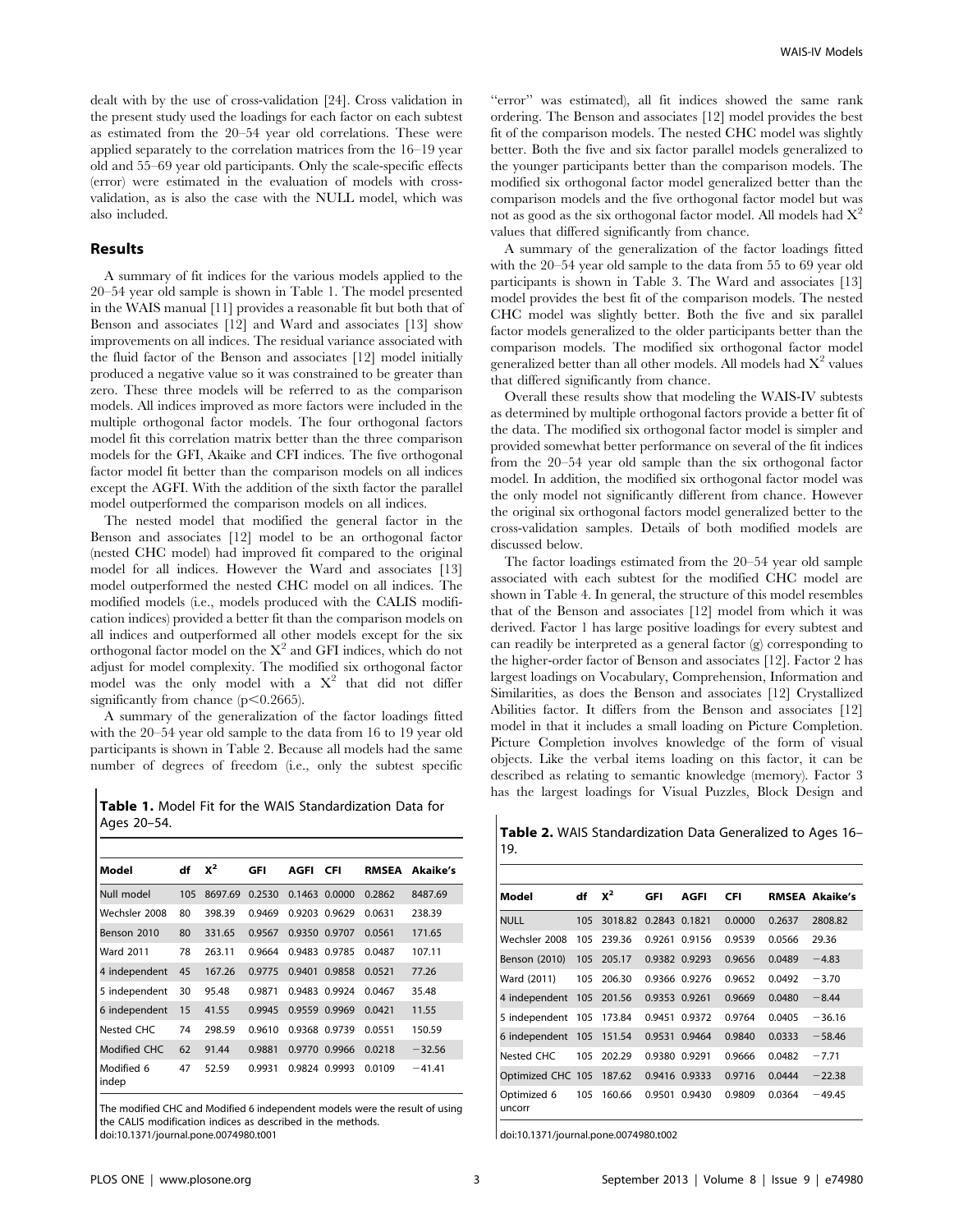Table 3. WAIS Standardization Data Generalized to Ages 55-69.

| Model               | df  | $x^2$   | GFI    | AGFI          | <b>CFI</b> |        | <b>RMSEA Akaike's</b> |
|---------------------|-----|---------|--------|---------------|------------|--------|-----------------------|
| <b>NULL</b>         | 105 | 3726.00 |        | 0.2255 0.1148 | 0.0000     | 0.2940 | 3516.00               |
| Wechsler 2008       | 105 | 273.93  | 0.9160 | 0.9039        | 0.9533     | 0.0635 | 63.93                 |
| Benson 2010         | 105 | 253.71  | 0.9243 | 0.9135        | 0.9589     | 0.0596 | 43.71                 |
| <b>Ward 2011</b>    | 105 | 212.58  | 0.9341 | 0.9247        | 0.9703     | 0.0507 | 2.58                  |
| 4 independent       | 105 | 217.03  | 0.9337 | 0.9242        | 0.9691     | 0.0517 | 7.03                  |
| 5 independent       | 105 | 205.39  | 0.9369 | 0.9279        | 0.9723     | 0.0490 | $-4.61$               |
| 6 independent       | 105 | 202.79  | 0.9387 | 0.9299        | 0.9730     | 0.0483 | $-7.21$               |
| Nested CHC          | 105 | 242.23  |        | 0.9276 0.9172 | 0.9621     | 0.0572 | 32.23                 |
| Modified CHC        | 105 | 222.19  |        | 0.9336 0.9241 | 0,9676     | 0.0529 | 12.19                 |
| Modified 6<br>indep | 105 | 199.54  | 0.9395 | 0.9308        | 0.9739     | 0.0475 | $-10.46$              |
|                     |     |         |        |               |            |        |                       |

doi:10.1371/journal.pone.0074980.t003

Picture Completion, as does the Benson and associates [12] Visual Processing factor. In addition, Factor 3 also has loadings on Cancellation, Figure Weights, Matrix Reasoning and Symbol Search, all tasks that involve visual processing. Factor 4 has positive weights on Information, Vocabulary and Arithmetic. It does not correspond with the Fluid Reasoning factor of Benson and associates [12] from which it evolved. Factor five has loadings on digit span, letter-number sequencing and arithmetic, as does the short-term memory factor of Benson and associates [12]. In addition, factor 5 has loadings on Picture Completion, Cancellation and Vocabulary. Factor 6 has the largest loadings on Symbol Search, Coding and Cancellation and corresponds roughly to Processing Speed in the Benson and associates [12] model. Unlike Benson and associates [12] though, this model suggests that Processing Speed is a factor on other subtests, such as Picture Completion, Digit Span and Feature Weights.

# Table 4. Weights for the Modified CHC Model.

The estimated factor loadings associated with each subtest for the modified six orthogonal factor model derived from the 20–54 year old sample are shown in Table 5. Factor 1 has large positive loadings for every subtest and can readily be interpreted as the general factor (g). Factor 2 has loadings on 12 of the fifteen subtests, so it also appears to be a general factor. Unlike Factor 1 however, it is a mixture of both positive and negative loadings. The positive loadings seem to be related to Processing Speed [12], with largest positive loadings on Symbol Search, Cancellation and Coding. The negative loadings seem to be related to Crystallized Ability, loading on Comprehension, Vocabulary, Similarities and Information. Implications of this pattern will be considered in the discussion. Factor 3 is also a contrast between four positive and 5 negative loadings. The negative loadings on visual puzzles, block design, and picture completion correspond to the perceptual reasoning factor of Wechsler [11]. The positive loadings on Coding, Symbol Search, Vocabulary and Digit Span do not clearly correspond to any of the factors in the comparison models. However their verbal content is in contrast to the visual-spatial nature of the subtests with negative loadings on this factor. Factor 4 is a contrast between positive loadings on Comprehension, Similarities, Picture Completion and Vocabulary with negative loadings on Arithmetic and Figure Weights. Factor 5 has positive loadings on Information, Vocabulary, Similarities and Comprehension, corresponding to crystallized ability [12]. It also has a positive loading on Picture Completion. As Picture Completion requires semantic knowledge (i.e., general knowledge about the world) of visual form it arguably requires crystallized ability. The negative loadings on Coding, Matrix Reasoning and Digit Span are all tasks relatively low in their requirements for semantic knowledge. Finally, factor six has negative loadings on Digit Span, Letter Number Sequencing, Arithmetic and Figure Weights, corresponding to the Working Memory factor of Wechsler [11]. All of these loadings except for Figure Weights also correspond to the Short-Term Memory factor of Benson and associates [12].

| <b>Subtest</b>        | Factor 1 | Factor 2  | Factor 3  | Factor 4  | Factor 5  | Factor 6  |
|-----------------------|----------|-----------|-----------|-----------|-----------|-----------|
| <b>Block Design</b>   | 0.6474   |           | $-0.4970$ |           |           |           |
| Similarities          | 0.7044   | 0.4689    |           |           |           |           |
| Digit Span            | 0.6859   |           |           | $-0.1009$ | $-0.6089$ | 0.1022    |
| Matrix<br>Reasoning   | 0.7158   |           | $-0.1336$ |           |           |           |
| Vocabulary            | 0.6796   | 0.5690    |           | 0.2389    | $-0.1080$ | 0.0616    |
| Arithmetic            | 0.7704   |           |           | 0.1914    | $-0.1709$ |           |
| Symbol Search         | 0.4853   |           | $-0.1419$ |           |           | 0.6610    |
| <b>Visual Puzzles</b> | 0.6571   |           | $-0.4815$ |           |           | $-0.0625$ |
| Information           | 0.6487   | 0.3909    |           | 0.3076    |           |           |
| Coding                | 0.5367   |           |           |           |           | 0.5746    |
| L-N Sequencing        | 0.6656   |           |           |           | $-0.4047$ |           |
| Figure Weights        | 0.7780   |           | $-0.1254$ |           |           | $-0.1169$ |
| Comprehension         | 0.6985   | 0.4990    |           |           |           |           |
| Cancellation          | 0.3472   | $-0.1109$ | $-0.1997$ |           |           | 0.3981    |
| Picture<br>Completion | 0.4563   |           | $-0.3914$ |           |           | 0.1589    |

doi:10.1371/journal.pone.0074980.t004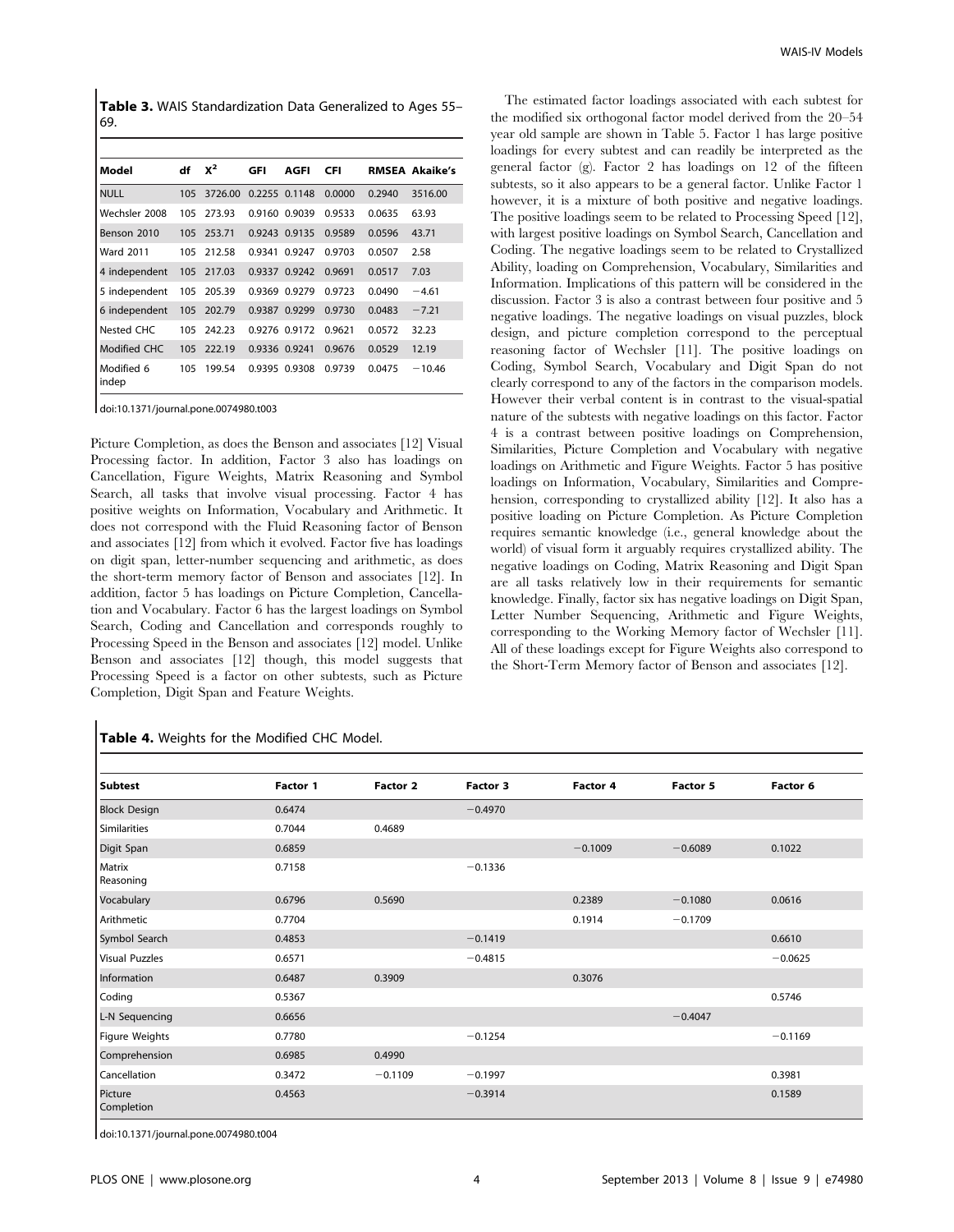Table 5. Weights for the Modified 6 Independent Factors Model.

| <b>Subtest</b>        | Factor 1 | <b>Factor 2</b> | Factor 3  | Factor 4  | Factor 5  | Factor 6  |
|-----------------------|----------|-----------------|-----------|-----------|-----------|-----------|
| <b>Block Design</b>   | 0.6423   | 0.1961          | $-0.4426$ |           |           |           |
| Similarities          | 0.7732   | $-0.1772$       |           | 0.1995    | 0.1832    |           |
| Digit Span            | 0.6856   | 0.1819          | 0.0668    |           | $-0.0810$ | $-0.5084$ |
| Matrix<br>Reasoning   | 0.6974   |                 | $-0.1989$ |           | $-0.1067$ |           |
| Vocabulary            | 0.8093   | $-0.1847$       | 0.1148    | 0.1487    | 0.3281    |           |
| Arithmetic            | 0.7713   |                 |           | $-0.2652$ |           | $-0.1826$ |
| Symbol Search         | 0.5431   | 0.5508          | 0.1647    |           |           | 0.1394    |
| <b>Visual Puzzles</b> | 0.6401   | 0.1488          | $-0.4878$ |           |           |           |
| Information           | 0.7189   | $-0.1617$       |           |           | 0.3690    |           |
| Coding                | 0.6230   | 0.4108          | 0.2878    |           | $-0.2465$ | 0.2077    |
| L-N Sequencing        | 0.6504   | 0.1316          |           |           |           | $-0.4600$ |
| Figure Weights        | 0.7172   |                 | $-0.2646$ | $-0.1107$ |           | $-0.1018$ |
| Comprehension         | 0.7808   | $-0.2289$       |           | 0.2385    | 0.1446    |           |
| Cancellation          | 0.3584   | 0.4748          |           |           |           |           |
| Picture<br>Completion | 0.4598   | 0.3426          | $-0.2770$ | 0.1554    | 0.1390    |           |

doi:10.1371/journal.pone.0074980.t005

### Discussion

Models that describe subtests as multidimensional functions of uncorrelated factors provided a better fit to the WAIS-IV correlations than models that describe subtests as one-dimensional functions of correlated factors. This was true both for the WAIS-IV sample from which the free parameters were estimated as well as for the two samples from alternative populations to which these estimates were generalized. While accounting for the WAIS-IV correlations better, these multidimensional subtest models also had more free parameters.

Models with more free parameters may produce spurious results due to overfitting the data [25]. Fit indices that adjust for the number of estimated parameters have been proposed as a way to deal with this problem. However the continuing proliferation of these indices attests to the fact that there is no clear way to balance reduction in prediction error with number of estimated parameters. Since overfitting occurs when parameters account for chance variation in the data the most straightforward evaluation is through cross-validation [24,26]. For all models in the present study only the residual variances were estimated for crossvalidation, so that factor loadings could not be adjusted to chance variation in the test data. In the present study models were compared in terms of generalization of the parameters estimated from the 20–54 old samples to the 16–19 and 55–69 year old samples. These represent what Mosier [24] referred to as validity generalization since the new samples represent different populations rather than simply an additional sample from the same population. The generalization of the multidimensional models to new populations provides strong evidence that the superior fit of these models is not due to overfitting.

Overfitting is said to occur when parameters account for chance variation in the data [27]. There are several sources of chance variation in modeling the structure of cognitive abilities. These include error in sampling a given individual's performance, sampling error within the population from which the parameters are estimated, error in sampling of alternative populations, and error associated with sampling of tests. Fit indices and crossvalidation deal with the error in parameter estimation associated with samples of finite size. Examples include the variability due to less than perfect test reliability and chance differences between the statistics of the sample and the statistics of the population from which it was drawn. If a model is to be used across a broad range of individuals, then the differences between the statistics of the population with which the parameters were estimated and these other populations represents a potential source of overfitting. That is, the model parameters may be tuned to idiosyncratic characteristics of one specific population. With tests such as the WAIS-IV the second order (i.e., subtest correlations) statistics are being modeled. The intended use of instruments such as the WAIS-IV includes a broad range of individuals in terms of age and abilities [11]. Consequently it is desirable to show that models generalize across these populations. The present study ruled out overfitting due to these first three factors by including evaluations of samples both younger and older than that used for parameter estimation. Consequently the superior fit of multidimensional models has broad generality across the populations used for standardization.

Model parameters might also be tuned to specific characteristics of the particular sample of tests that are used to estimate parameters. While the goal of many studies is to determine the structure of human abilities [12] the models obtained may be limited by the particular sample of tests modeled. In the present study, the model with six factors loading on all subtests provided the best fit on all of the indices in each sample. The 15 subtests available from the WAIS-IV do not provide sufficient degrees of freedom to evaluate a seven factor model with loadings on all subtests. However there is no reason to rule out the possibility that more than six factors might be useful in modeling human abilities. Thus the present study is limited in terms of the complexity of the model of abilities than could be evaluated. The manner in which abilities are sampled by specific subtests could also be an issue. For example, the WAIS-IV does not include tests of non-verbal memory span (e.g., [28]). There are no doubt many other types of tests that might be included. At present it is not clear how omission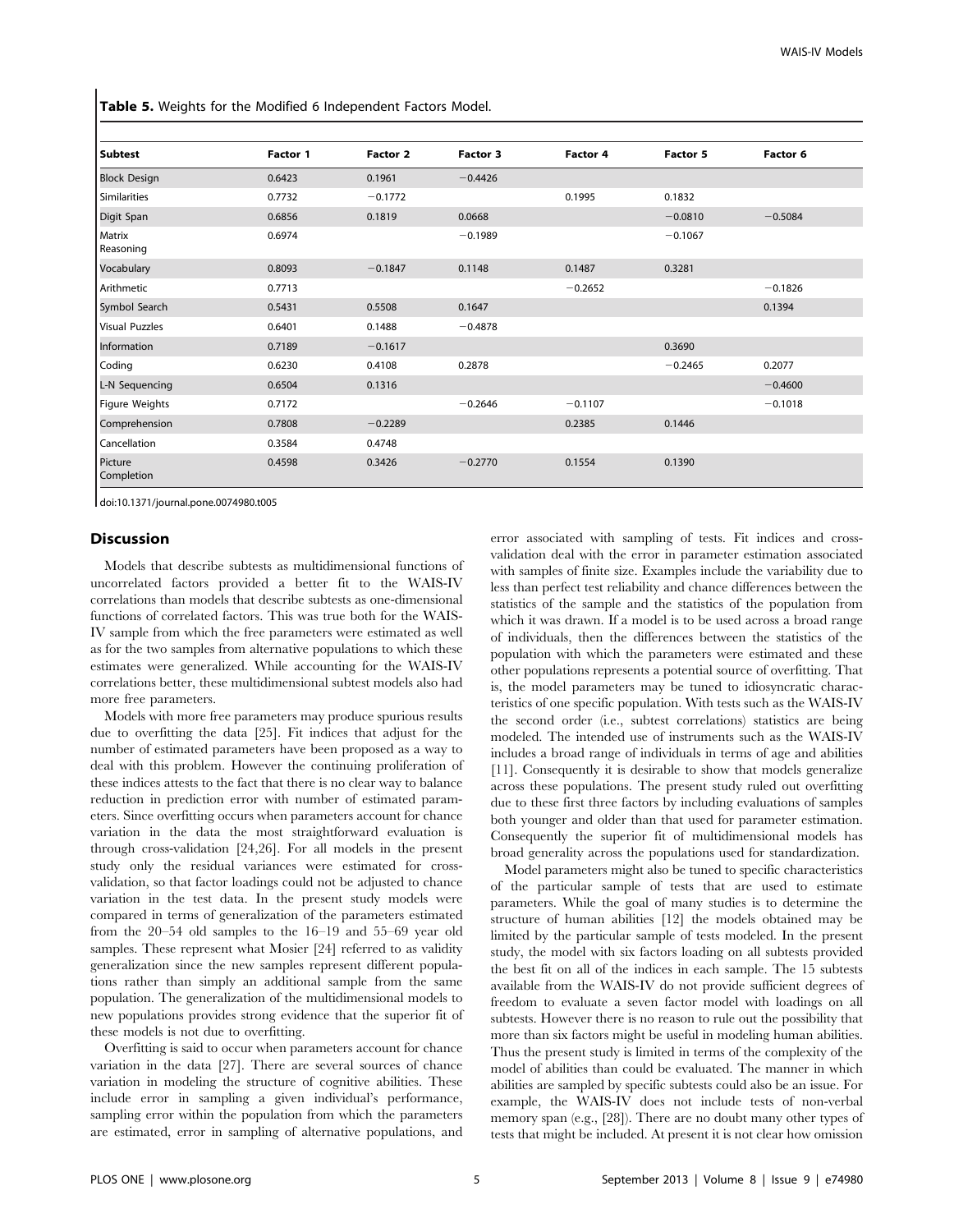of such tests might bias estimates of the structure of human abilities (or alternatively how the generality of models might be restricted). Of all the sampling issues the impact of sampling tests is the most difficult to evaluate.

Some researchers discount the fact that models "fail" the  $X^2$ null hypothesis test. For example, in discussing their results, Benson and associates  $[12]$  state "both models failed the  $X^2$  null hypothesis test of perfect fit. This does not mean that all aspects of either model are false. Rather, this finding merely refutes the claim that all aspects of either model are consistent with the data.'' While there are various rationales that might be offered for this attitude, it is important to appreciate the fact that models generally provide an incomplete account of the data. The fact that the value of  $X^2$  for the modified six orthogonal factor model was not significant does not indicate that it is the ''true'' model as it is probable that there are other models that would also not differ significantly from chance. The assumption that there is in fact a ''true'' model may be a fiction [25]. Rather the concern should be on accuracy and the ability of our models to generalize to a wide variety of different circumstances [29].

The advantage of a model with subtest performance determined by multiple factors is one of the key findings of the present study. The model summarized in Table 4 produced by modifying a ''nested'' version of the Benson and associates [12] model fit the training data and generalized to the test samples better than the three comparison models from the existing literature. Some of the resulting orthogonal factors could be interpreted roughly in the same manner as the original Benson and associates [12] factors with the exception that they loaded on multiple subtests. The pattern of these multiple loadings in many cases makes intuitive sense. For example, the Cancellation subtest requires that examinees search an array for one of two targets defined by a conjunction of visual features. The loadings in Table 4 for this subtest are on factors associated with Speed of Processing, Working Memory and Visual Processing. In addition to the Speed of Processing factor identified in the Benson and associates [12] model, Working Memory is involved to the extent that examinees must store both the task instructions and the targets in working memory. Indeed, there is experimental evidence for the role of working memory in visual search (e.g., [30]). In addition, the Cancellation subtest requires that multidimensional visual features must be identified, suggesting a role for Visual Processing. Limitations in any of these three factors would be expected to limit performance. As this example illustrates, the conceptualization of performance by models with simple structure may be too simple.

The model summarized in Table 5 produced by optimizing the six orthogonal factor model fit the data used to estimate parameter values better than all models except for the 6 orthogonal factor model from which it was derived and it generalized best to the older sample. There is some correspondence between the loadings for this model and the factors identified in the comparison models. However all of these factors except the general factor have loadings with mixed signs. There could be several explanations for this. This pattern could be a result of factor indeterminacy and might be eliminated by some rotation of the factors loadings. Alternatively it could reflect a real opposing relationship between different neural information processing modules as proposed, for example, by Grossberg [31]. Factor indeterminacy may be the most likely explanation (i.e., there are many models with equivalent fit). Modeling of simulated data using methods similar to that reported by McFarland [32] using six uncorrelated factors with positive weights on all of 15 tests produced a pattern of results similar to that in Table 5 (unpublished findings of the author). Although all six simulated factors were of equal magnitude, more variance was accounted for by a single general factor and the other five factors had weights with both positive and negative values. This pattern may be a characteristic of current factor analysis algorithms rather than of the processes generating the data.

While the models presented in Figures 4 and 5 are simpler in the sense that they have uncorrelated factors they are conceptually complex. In particular, it is unlikely that practicing clinicians would find several of the factors from Table 5 to be easily related to practice. However these results show that further improvements in modeling abilities are possible. Models such as those of Benson and associates [12] and Ward and associates [13], while conceptually simple, are not optimal. Even their conceptual simplicity may be misleading since, as discussed earlier, oblique and hierarchical factors are complex. The ''nested'' version of the Benson and associates [12] model overcomes this problem. However it may be too simple in that the models presented in Figures 4 and 5 provide better fits to the data. Conceptually it is not difficult to appreciate that performance on a given subtest might have multiple determinants. For example, Milberg and associates [3] have described multiple processes that might limit performance on single subtests of the WAIS-R. Application of a multiple process approach could lead to better models of human abilities.

The present study compared broad classes of models that can be characterized as one-dimensional with those that can be classified as multidimensional. The comparison models with simple structure are one-dimensional since, for the most part, each subtest loads on a single factor through which the effect of a general factor is mediated. Models that describe subtests as multidimensional functions of uncorrelated factors provided a better fit to the WAIS-IV correlations than models that describe subtests as one-dimensional functions of correlated factors. However it could be argued that onedimensional models are more desirable because they are simpler. Along these lines, it is much easier to conceptualize each test as reflecting only a single underlying ability. However, as noted by Quine [33] simplicity is not easy to define and what is simple from one perspective may be complex from another perspective. In the present case, this simplicity in terms of subtest interpretation comes at the cost of increased complexity in the conceptualization of the latent traits. As discussed by Smith and associates [15], oblique and hierarchical models produce complex latent variables that do not represent homogeneous constructs. These models that are said to have a ''simple structure'' with a single factor loading on subtests use latent factors that are complex in the sense that they share covariance with the other factors in the model. Thus simplicity at the subtest level comes at the expense of complexity at the latent trait level.

Modifying the Benson and associates [12] model so that the general factor is orthogonal to produce what Gignac [14] called a nested model resulted in improved fit both in the sample used for estimating weights and in the samples used to evaluate generalization. In addition to improved fit, this model, as well as those summarized in Tables 4 and 5, has uncorrelated factors. As noted by Smith and associates [15] oblique and hierarchical models produce complex latent variables that do not represent homogeneous constructs. In addition, as pointed out by Gignac [14], hierarchical models imply that the effects of higher level factor are not direct, but rather are mediated by the group level factors. There are several implications of using oblique and hierarchical models. First of all, as discussed by Smith and associates [15], the use of homogeneous constructs can advance validation and diagnosis. In addition, studies such as those evaluating learning disabilities often control for intelligence [34]. This practice is questionable to the extent that the measure used to ''control'' for general ability reflects a mixture of heterogeneous tendencies. Finally there is a growing literature on biological correlates of